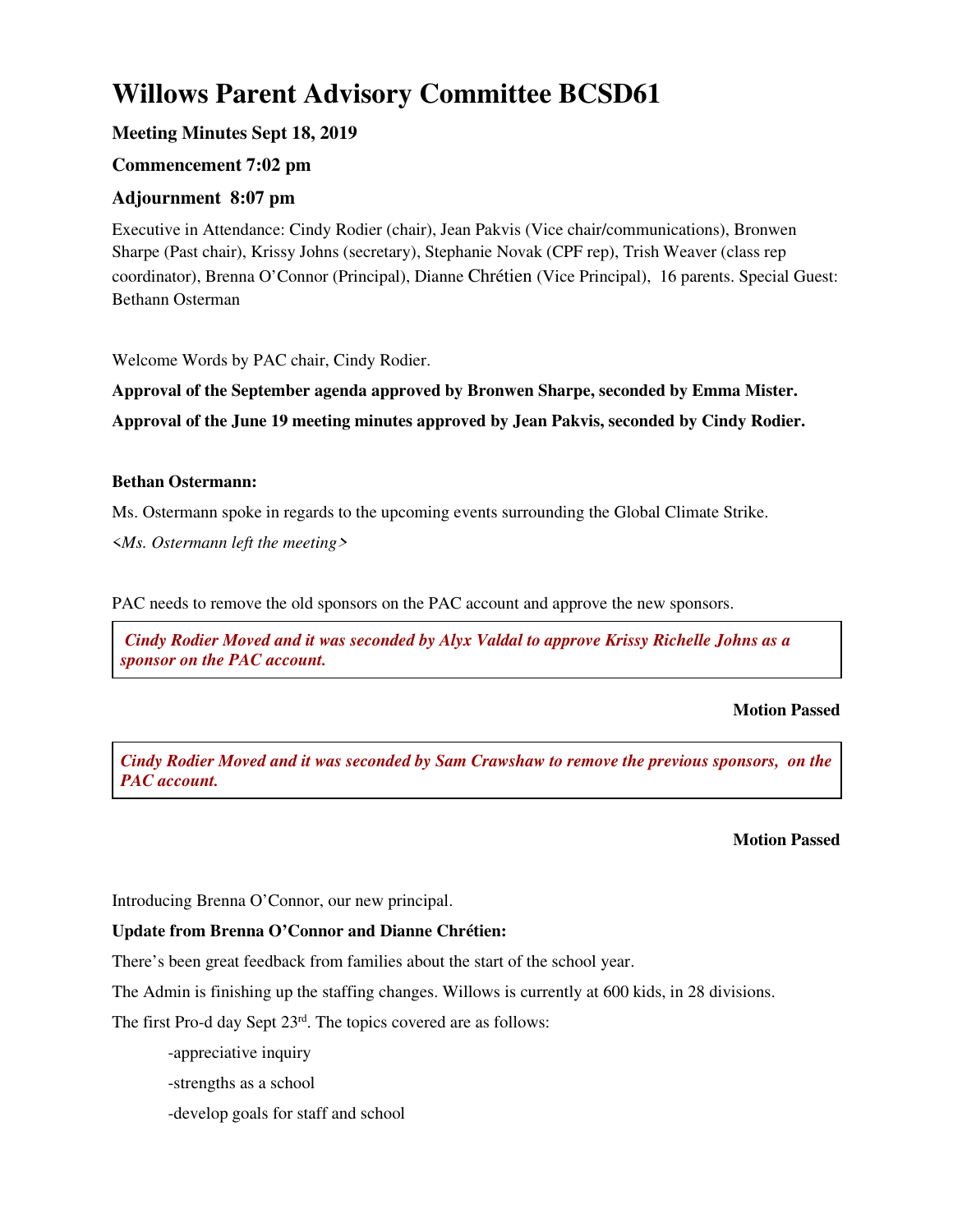-extension on social and emotional learning

Cops for cancer is happening on Oct  $3<sup>rd</sup>$ . The riders will arrive about 9am to see the kids. Const. Perry would like to do some related fundraising with the kids. Further details to come.

The cross-country season has begun, with about 100 kids showing up for the first practice.

Senior choir has started lunch time rehearsals.

The Camosun Women's basketball team came to the school, and led kids (about 100) through some basketball drills. This was an enormously successful event, and the college would like to try a repeat at a later date. Every child in the school will get tickets to all the season games of the basketball team at Camosun.

There will be no WE club this year.

## **Question posed to parents from Brenna O'Connor:**

Do we want short segments (10 mins) on what kids are learning in the new curriculum at the PAC meetings?

-Led by the principal and vice principal.

-Topics could include how to help your children with the current maths curriculum, what teachers learn at professional days, learning beyond the core curriculum

If anyone has any ideas, they can contact PAC.

#### **PAC Business:**

#### **Chair report, Cindy Rodier**

The VCPAC rep role is still vacant. Duties include the following:

- -Attend meeting a month at a school around town to discuss any district wide changes.
- You get a vote on actions affecting the whole school district.

#### What does PAC do and how to get involved.

Willows is a non fundraising school. Instead, we ask for a monetary donation through the pizza ordering system. The monies raised go to classroom enhancements, library books, field trips, long term expenditures and more.

We put on A few non fundraising events per year, so we need volunteers to help the event happen. The events typically held each year are:

- -Blossom Tree Festival in May, Thursday before the long weekend.
- -Ice Cream social
- -Dance
- -Winter movie night

#### **Other PAC initiatives:**

Hot lunch day happens 1/month – 1-2 volunteers per month, per classroom, plus a few people to help sort the pizza orders when the food arrives to the school.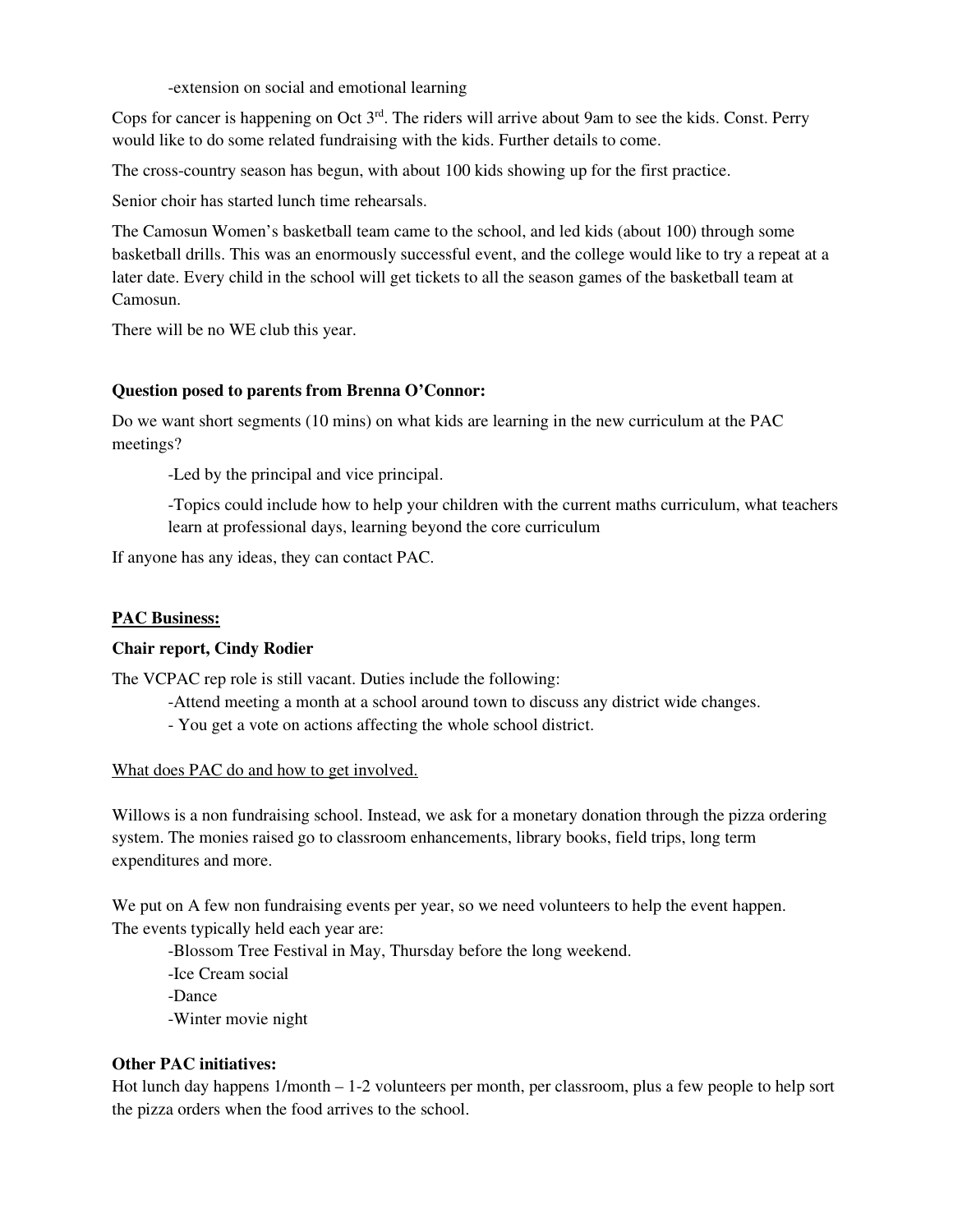Field trips- Each classroom receives a \$200 allotment for bus services (Wilsons) Each division receives \$280 for classroom necessities Playground replacement approximately 6 years of saving up per playground.

Contact your class rep if you would like to volunteer for any PAC events.

Thursday morning PAC chat Thursday mornings in the staff room will be happening again this year.

A big thanks to the school supply coordinator for getting the kids all of their kit.

## **A parent asked if a local company can do the school supplies.**

This has been looked into in the past, but they were lacking in communications, but it might be explored at a later date.

The Willows welcome Committee is working on an electronic package for new families with all the school information that is needed for success in the school.

## **Discussion:**

A way to get parents asking questions is have the class reps put out the call for input.

*<The class rep coordinator can contact the reps to ask for info about what parents would like to see as discussion topics at PAC meetings>* 

lice check update – Due to policy changes, Lice check will no longer be done in the schools. The school will send home useful information on head lice. VIHA can come to a PAC meeting to discuss how to deal with head lice.

#### Parent survey

Michelle Bristow put the survey together for parents to help determine some items for long term spending goals.

The survey will hopefully go out this week.

A link will be on all the PAC communication sources

It is suggested that a link to the PAC fundraising website be added to the bottom of the survey.

#### Emergency preparedness

Sarah Malan is the new coordinator.

A different process for this role may be explored this year.

Currently, the shipping container is unpacked, checked for expired products, then repacked.

Staff could go through classroom bags during a staff meeting

PAC uses grant money to purchase the emergency supplies

# **A question was asked if parents could be responsible for supplying small emergency comfort packs for their children to be kept in the classroom.**

This could cause liability issues as well as become a hazard to successfully evacuating children in an emergency.

# **Sam Crawshaw - Events Committee:**